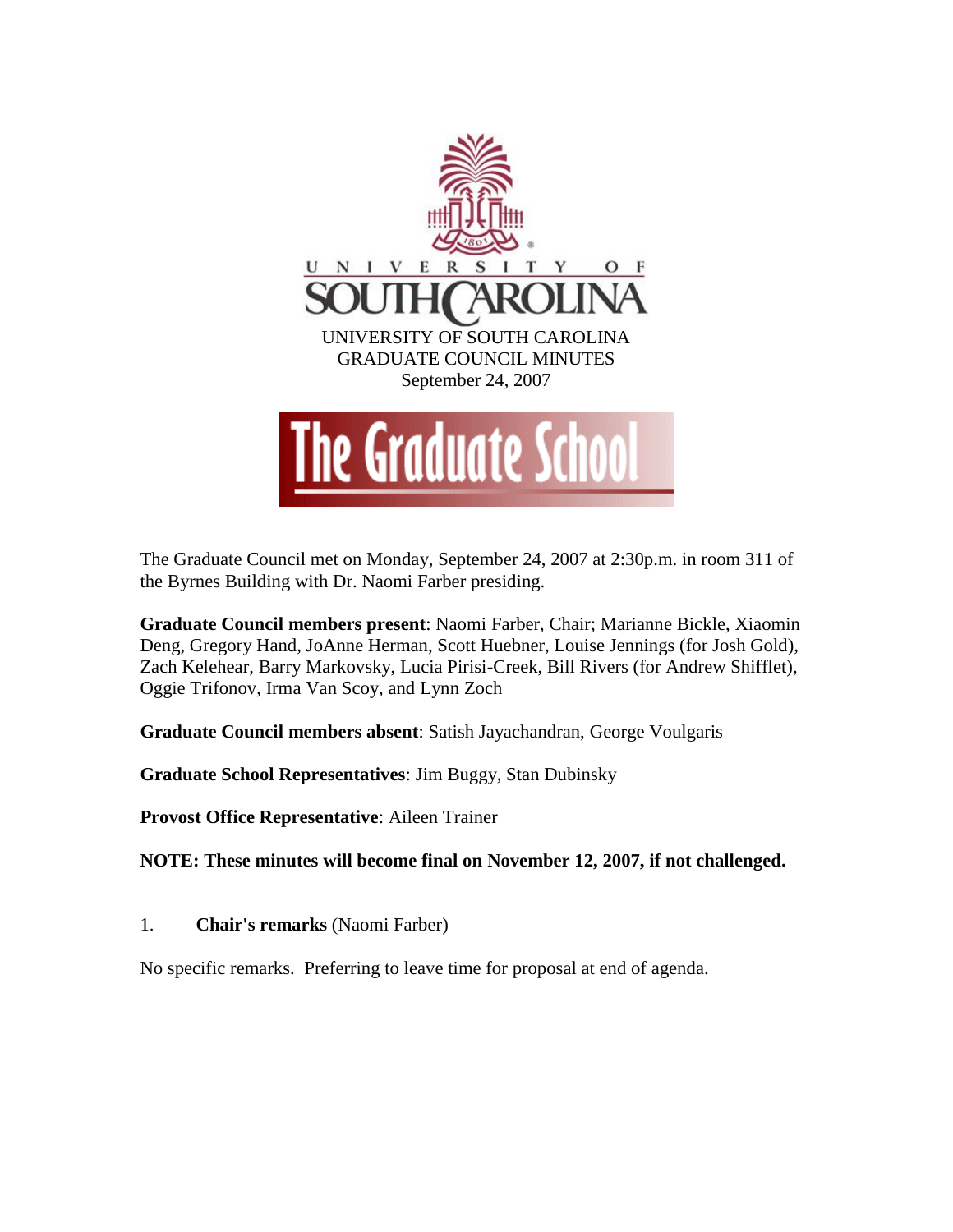## **Approval of minutes (Minutes of the September 24, 2007 meeting)**

Should read "with Dr. Naomi Farber presiding". Approved by acclamation.

## 2. **Report of the Graduate Dean** (Jim Buggy)

Introduced and welcomed new GC member, Lucia Pirisi-Creek, Professor of Pathology and Microbiology. Dr. Pirisi-Creek spoke briefly about her current roles at USC.

Last week had two thesis/dissertation workshops by coordinators. First was imperfect, second went better. Discussion of online title page form was had. Naomi Farber noted that her students found the workshops to be helpful.

Theresa Smith has been hired as a new GS staff coordinator for coordination of GC matters.

In August, President's office and Board of Trustees made inquiries about the status of graduate applications. In both instances, the students had applied significantly after the deadlines. In looking into the cases, in each case it was difficult for the program to know that they had applied … they were never "evaluated".

Provost's office inquired after an 11% decline in masters enrollments. IAC does not have data yet, which might allow a more detailed assessment of facts.

Following week, IPS asked about a 13% decline in International enrollments.

Then, Dean of Public Health informed the GS about a Clemson initiative that will support 60 new doctoral students at 12-15K/year to be matched by units. This will be a program that will offer 3-year awards and will continue for at least 3 years. Also includes a \$1000 health insurance subsidy. Total of \$7.25 million in support. (handout distributed) This was compared to our current USC Grad School support for various types of student support (travel, recruiting, minority recruiting, awards, etc) that totals about \$560,000 (handout distributed).

(Aileen Trainer noted that the money for Clemson program comes (in part) from Public Service funds that are restricted to land grant universities.)

Graduate applications come through GS to programs, which then determine admissions and support (as is appropriate). As a consequence, we don't have a comprehensive recruiting strategy at the university.

One instance: who would represent the university in Libya this fall for the new Gaddafi Foundation Fellowship Program? Various programs in CAS and Engineering wished to be represented, and each put in funds to represent the university there.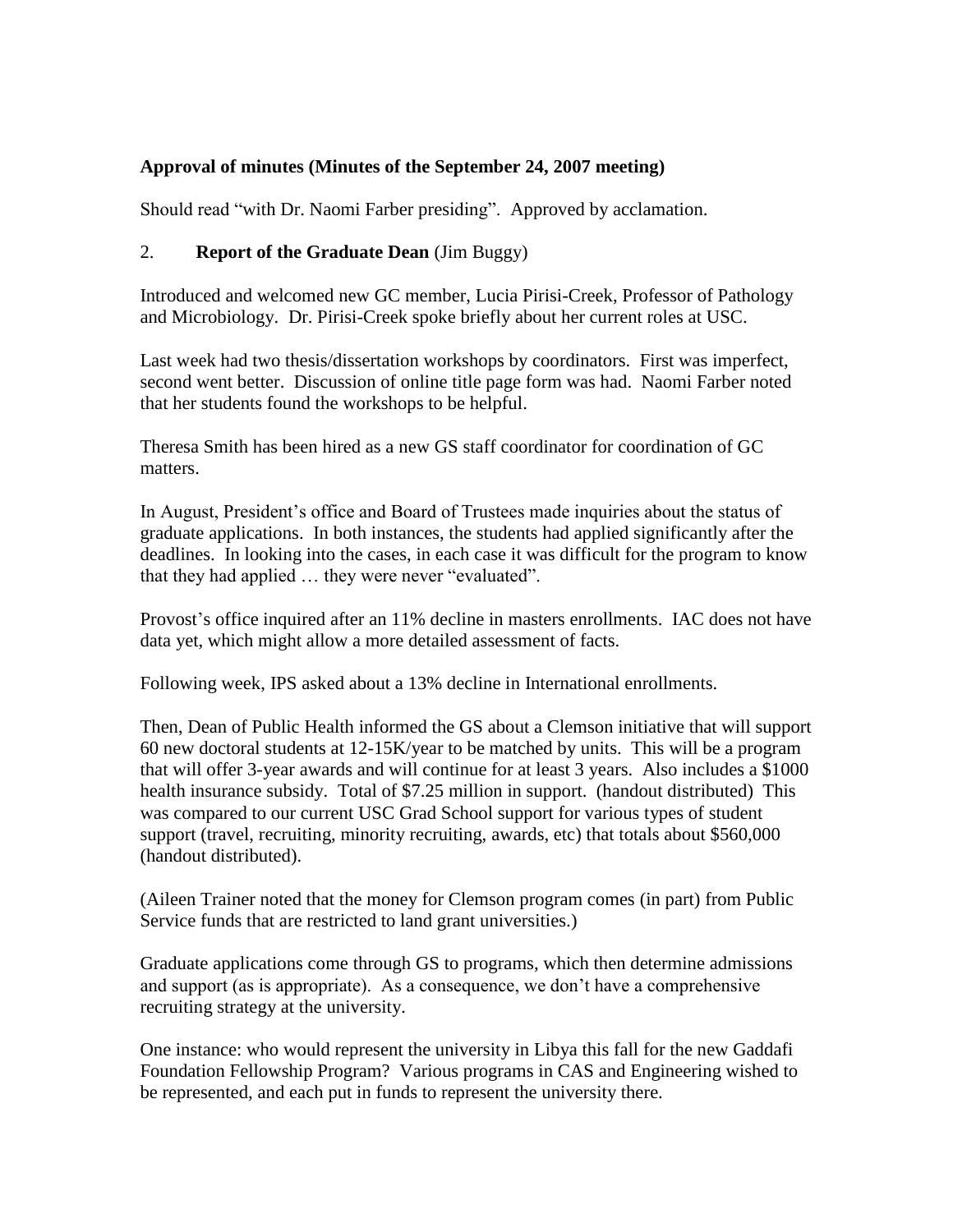There is not a dedicated budget or staff in the GS for comprehensive recruiting strategy and effort. Dean Buggy plans to address this issue with the Council of Academic Deans. Another issue is our current application process, which involves our on-line application. Our system is now fairly outdated and not adequately supported. There are many shortcomings in this system. Possible improvements would be the OneCarolina system, but that is several years away. Also possible is a Datacube, which UTS can help bring on-line in another year. Another possibility is another independent software package which could be brought in earlier. Programs that create a recruiting database on their own can get a handle on this, but there is no university-wide help for it.

For recruiting to be effective, the programs must be involved. It would aid them if the information were predigested and easily available. (Lyn Zoch suggests that "having things in one place" would make a difference.) Dean Buggy would like to get input from GC members on how to do more effective recruiting.

Xiaomin Deng: It is important for the university to project a positive image. But the most important factor is personal recruiting by the units.

Irma VanScoy: The availability of funds is an important factor in getting good applicants to come.

Jim Buggy: What is the proper balance between doctoral and masters education? If research office's focus on doctoral education eliminates support for master's education, then the revenue-generating potential of masters programs may be lost.

Lucia Pirisi-Creek: Biomedical doesn't have the funds to recruit broadly and must focus on specific areas.

Lynn Zoch: Mass Communication would like to be able to participate in broader recruiting efforts, since they lack the staff to do so.

Aileen Trainer: Doesn't see efforts in enrollment management in the university. It is important to determine where the university wishes to see growth occur.

Jim Buggy: Hard to favor one program over another at this university. The GC Program Review committee might, in addition to other things, help to find out each unit's enrollment goals. Another goal will be to be able to manage the applications that we have through the new CRM programs ... will hopefully be in place by January.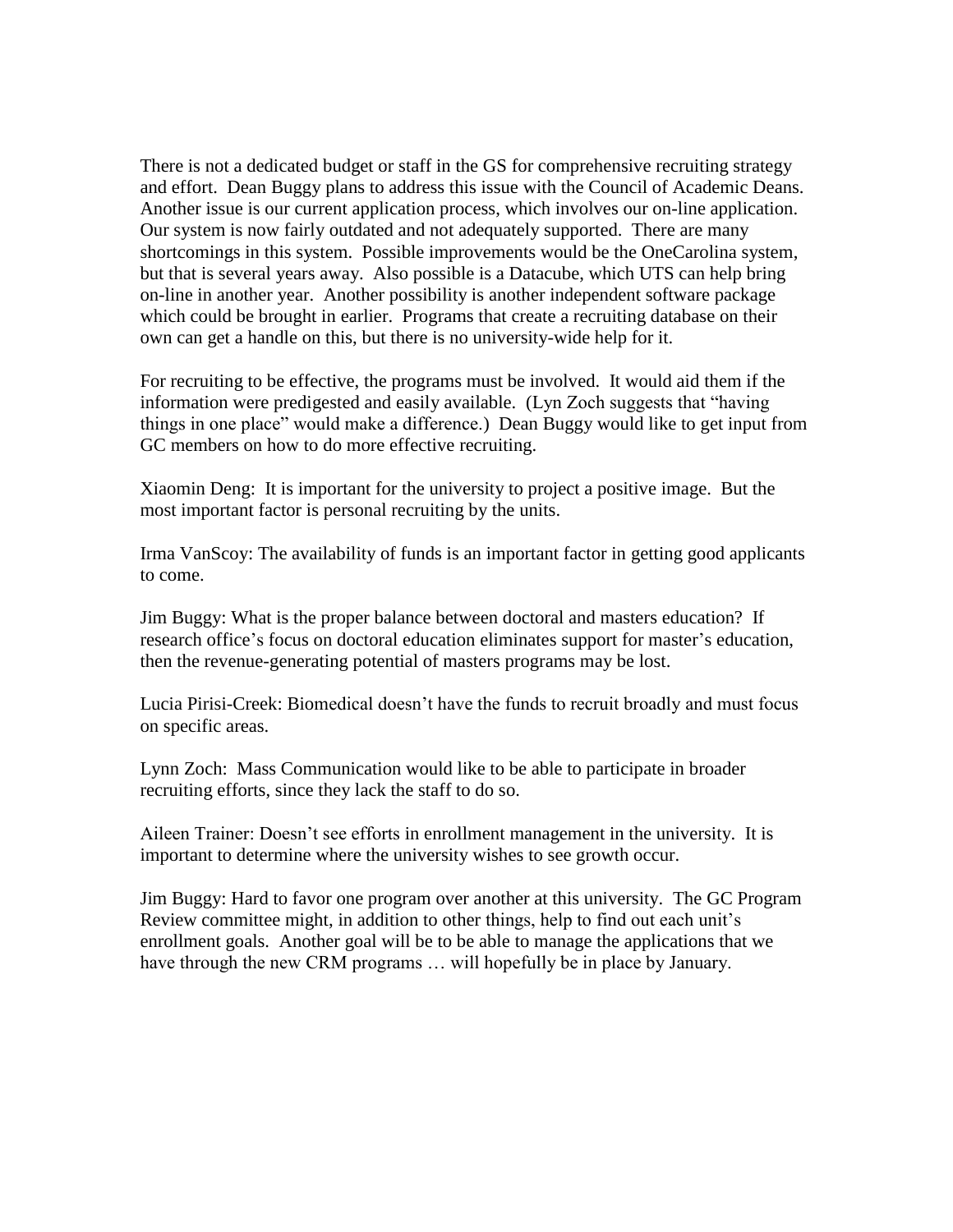JoAnne Herman: Marketing (of graduate programs) is a specialized task that needs specialized skills. No one unit will have enough money to support it. The name "USC" needs to mean something vis-à-vis graduate programs, and not just "football".

Aileen Trainer: EGC is the only unit that has any budget for marketing, and then only \$70,000.

Jim Buggy: At some point, the university must understand that it can't be all things to all people, and determine (recruiting-wise) where it wishes to go. A program's webpage should be usable. The Program Review committee should be looking at this.

Bill Rivers: Need to consider websites with multiple audiences (students, faculty, etc).

## 3. **Report of the Humanities, Social Sciences, Education, and Related Professional Programs Committee** (Zach Kelehear)

No report.

### 4. **Report of Science, Math, and Related Professional Programs Committee** (Oggie Trifonov)

No report.

# 5. **Report of the Petitions and Appeals Committee** (JoAnne Herman)

No report.

# 6. **Report of the 500/600 Level Courses Committee**

No report.

# 7. **Other Committee Reports**

None.

# 8. **Old Business**

None.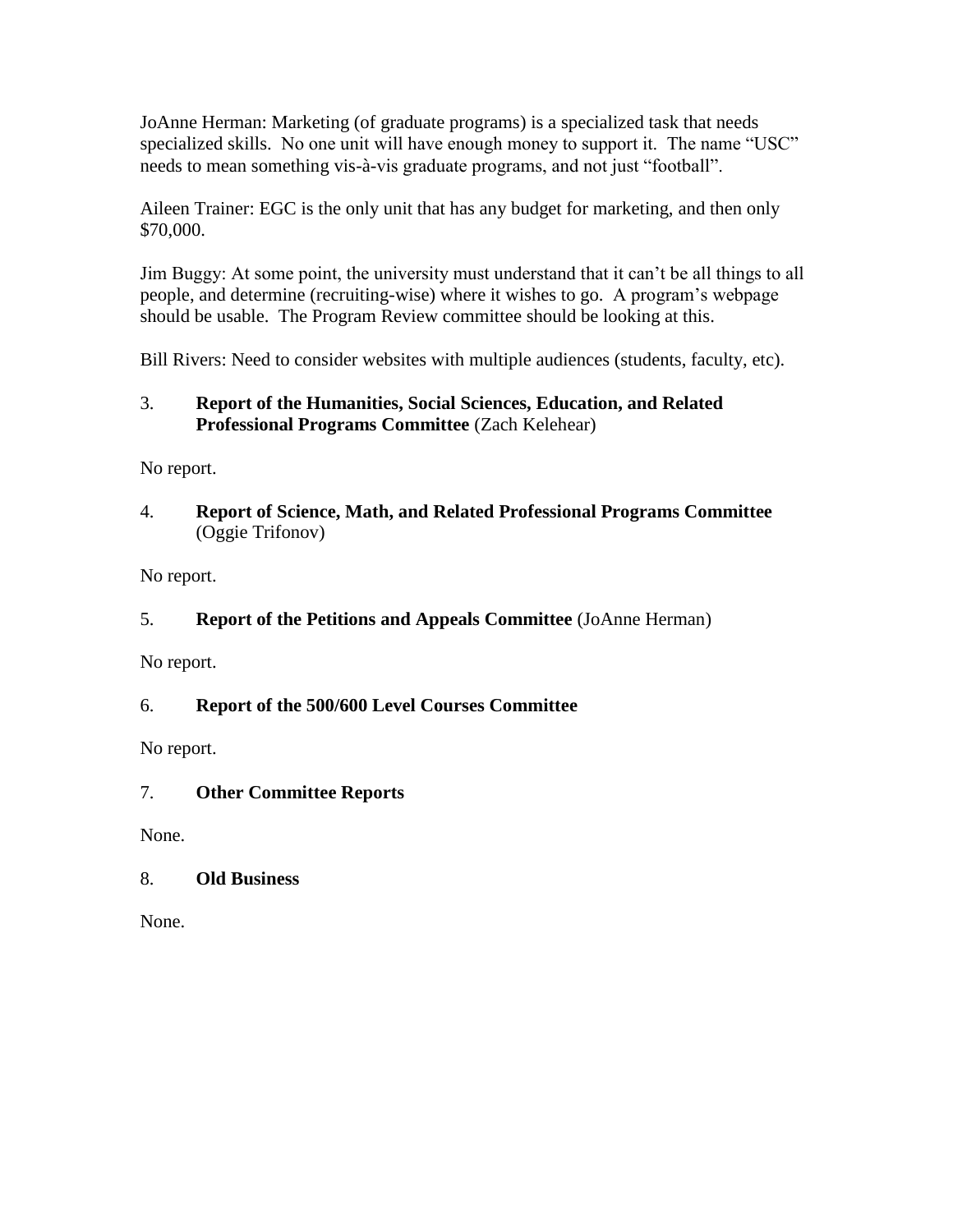#### 9. **New Business**

1. Proposal to change Graduate Council Manual from:

### "B. MEETING SCHEDULE

Graduate Council meetings are scheduled every two weeks during the academic year (currently the second and fourth Mondays at 2:30pm), and special meetings can be called by the Chair or upon the request of any three members…"

To

### "B. MEETING SCHEDULE

Graduate Council meetings are scheduled once every month during the academic year (the second Monday of the month at 2:30pm), and special meetings can be called by the Chair or upon the request of any three members…"

Discussion was had over the advantages and disadvantages of this proposal. Jim Buggy suggested that he was in favor of any change that would result in more substantive work by subcommittees. Irma VanScoy noted that the second monthly meeting slot should still be reserved for needed meetings, so that people will have it on their calendars. The parenthetical part of the proposal was revised by friendly amendment, so that the revised proposal reads:

#### "B. MEETING SCHEDULE

Graduate Council meetings are scheduled once every month during the academic year (**typically the second Monday in each month at 2:30pm, and exceptionally on the fourth Monday of the month**), and special meetings can be called by the Chair or upon the request of any three members…"

Seconds by Oggie Trifonov and William Rivers. Approved unanimously.

2. Letters of concurrence and rationalization of efforts to avoid duplication and interprogram conflicts.

Referred to Policies and Practices for a recommendation.